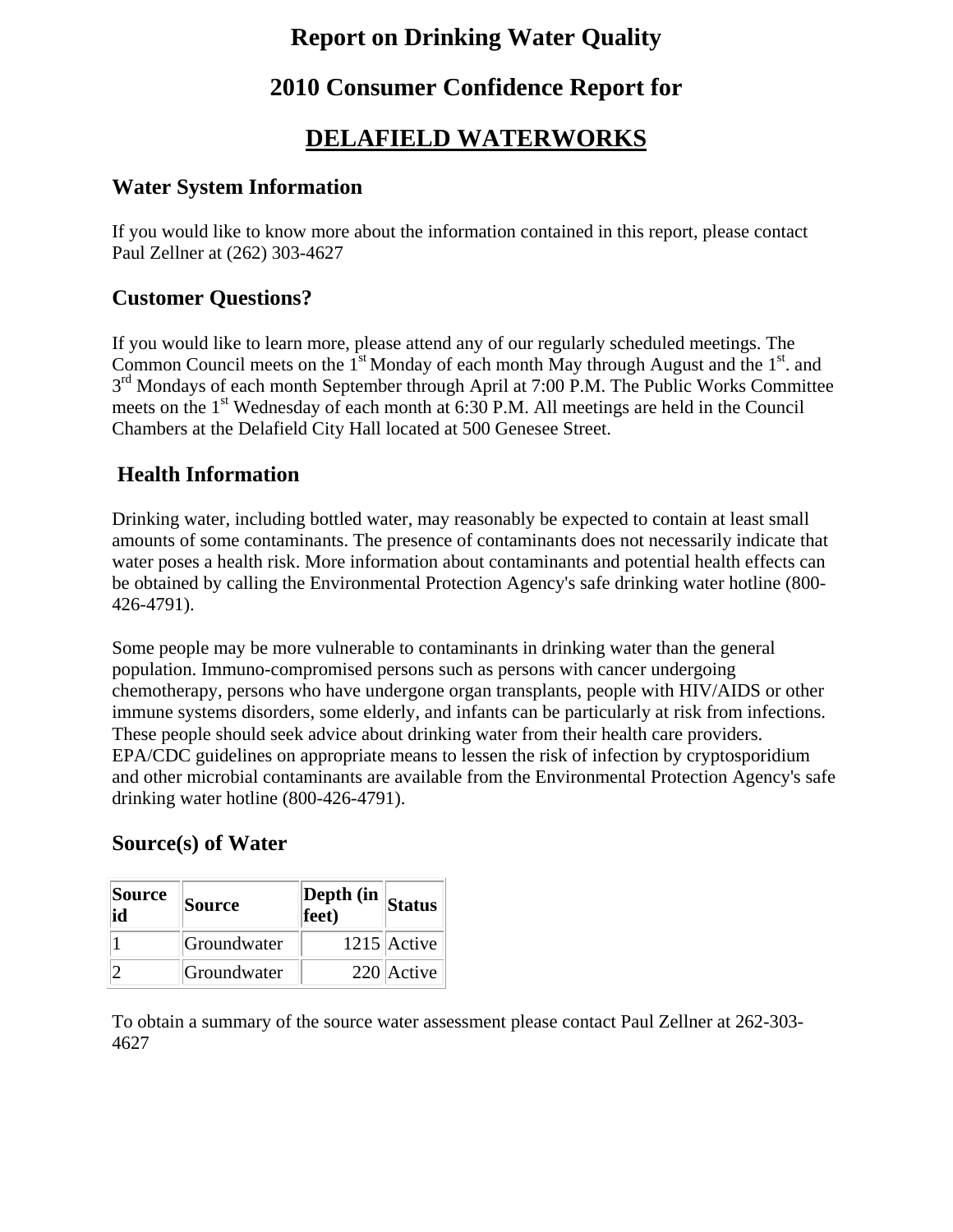#### **Educational Information**

The sources of drinking water, both tap water and bottled water, include rivers, lakes, streams, ponds, reservoirs, springs and wells. As water travels over the surface of the land or through the ground, it dissolves naturally occurring minerals and, in some cases, radioactive material, and can pick up substances resulting from the presence of animals or from human activity.

Contaminants that may be present in source water include:

- Microbial contaminants, such as viruses and bacteria, which may come from sewage treatment plants, septic systems, agricultural livestock operations and wildlife.
- Inorganic contaminants, such as salts and metals, which can be naturally- occurring or result from urban stormwater runoff, industrial or domestic wastewater discharges, oil and gas production, mining or farming.
- Pesticides and herbicides, which may come from a variety of sources such as agriculture, urban stormwater runoff and residential uses.
- Organic chemical contaminants, including synthetic and volatile organic chemicals, which are by-products of industrial processes and petroleum production, and can also come from gas stations, urban stormwater runoff and septic systems.
- Radioactive contaminants, which can be naturally occurring or be the result of oil and gas production and mining activities.

In order to ensure that tap water is safe to drink, EPA prescribes regulations that limit the amount of certain contaminants in water provided by public water systems. FDA regulations establish limits for contaminants in bottled water, which shall provide the same protection for public health.

#### **Number of Contaminants Required to be Tested**

This table displays the number of contaminants that were required to be tested in the last five years. The CCR may contain up to five years worth of water quality results. If a water system tests annually, or more frequently, the results from the most recent year are shown on the CCR. If testing is done less frequently, the results shown on the CCR are from the past five years.

| <b>Contaminant Group</b>                                           | $#$ of Contaminants |
|--------------------------------------------------------------------|---------------------|
| Disinfection Byproducts                                            |                     |
| Inorganic Contaminants                                             | 16                  |
| Microbiological Contaminants                                       |                     |
| Radioactive Contaminants                                           |                     |
| Synthetic Organic Contaminants including Pesticides and Herbicides | 23                  |
| <b>Unregulated Contaminants</b>                                    | $\overline{4}$      |
| <b>Volatile Organic Contaminants</b>                               | 20                  |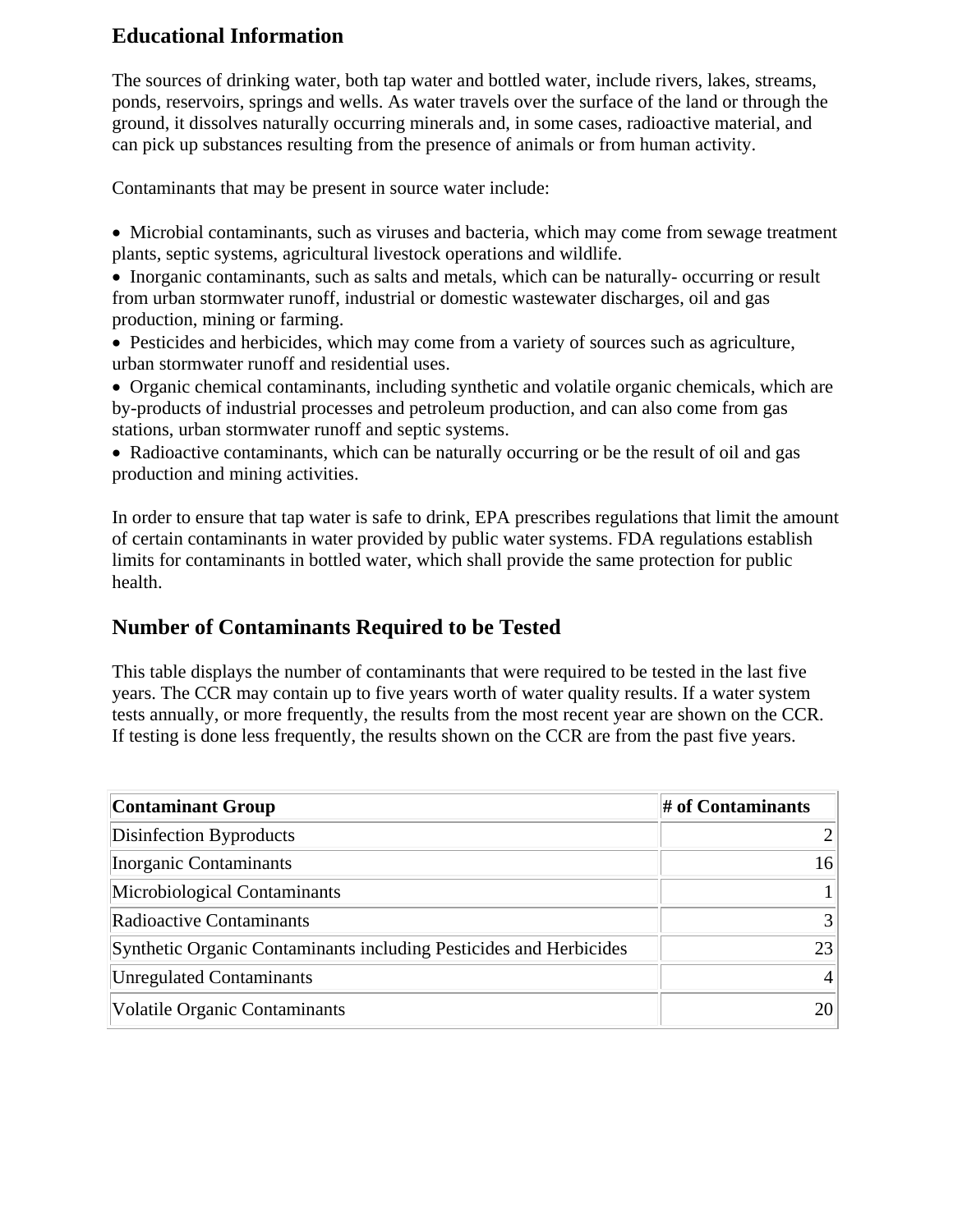# **Inorganic Contaminants**

| Contaminant<br>(units)            | <b>MCL</b>     | <b>MCLG</b>    | Level<br>Found | Range                                                                  | <b>Sample</b><br>Date (if<br>prior to<br>2010) | <b>Violation</b> | <b>Typical Source of</b><br><b>Contaminant</b>                                                                                                        |
|-----------------------------------|----------------|----------------|----------------|------------------------------------------------------------------------|------------------------------------------------|------------------|-------------------------------------------------------------------------------------------------------------------------------------------------------|
| <b>ARSENIC</b><br>(ppb)           | 10             | n/a            | 5              | $nd-5$                                                                 | $3-4-2008$ NO                                  |                  | Erosion of natural<br>deposits; Runoff from<br>orchards; Runoff from<br>glass and electronics<br>production wastes                                    |
| <b>BARIUM</b><br>$\gamma$ (ppm)   | $\overline{2}$ | $\overline{2}$ | .110           | $.047 -$<br>.110                                                       | 3-4-2008 NO                                    |                  | Discharge of drilling<br>wastes; Discharge<br>from metal refineries;<br>Erosion of natural<br>deposits                                                |
| <b>CADMIUM</b><br>$\vert$ (ppb)   | 5              | 5              | $\cdot$ .2     |                                                                        | nd- .2 3-4-2008   NO                           |                  | Corrosion of<br>galvanized pipes;<br>Erosion of natural<br>deposits; Discharge<br>from metal refineries;<br>runoff from waste<br>batteries and paints |
| <b>CHROMIUM</b><br>$\vert$ (ppb)  | 100            | 100            | $\overline{2}$ | $1 - 2$                                                                | $3-4-2008$ NO                                  |                  | Discharge from steel<br>and pulp mills; Erosion<br>of natural deposits                                                                                |
| <b>COPPER</b><br>(ppm)            | $AL=1.3$       | 1.3            |                | $0$ of 5<br>results<br>were<br>$.243$ above<br>the<br>action<br>level. | $3-10-08$                                      | NO               | Corrosion of<br>household plumbing<br>systems; Erosion of<br>natural deposits;<br>Leaching from wood<br>preservatives                                 |
| <b>FLUORIDE</b><br>$\gamma$ (ppm) | $\overline{4}$ | $\overline{4}$ | .4             |                                                                        | $.2 - .4$ 3-4-2008 NO                          |                  | Erosion of natural<br>deposits; Water<br>additive which<br>promotes strong teeth;<br>Discharge from<br>fertilizer and<br>aluminum factories           |
| $LEAD$ (ppb)                      | $AL=15$        | $\overline{0}$ |                | $0$ of 5<br>results<br>were<br>5.00 above<br>the<br>action<br>level.   | $3-10-08$                                      | NO               | Corrosion of<br>household plumbing<br>systems; Erosion of<br>natural deposits                                                                         |
| NICKEL<br>$\vert$ (ppb)           | 100            |                | 1.6000         | 1.5000-<br>1.6000                                                      | 3-4-2008 NO                                    |                  | Nickel occurs naturally<br>in soils, ground water<br>and surface waters and                                                                           |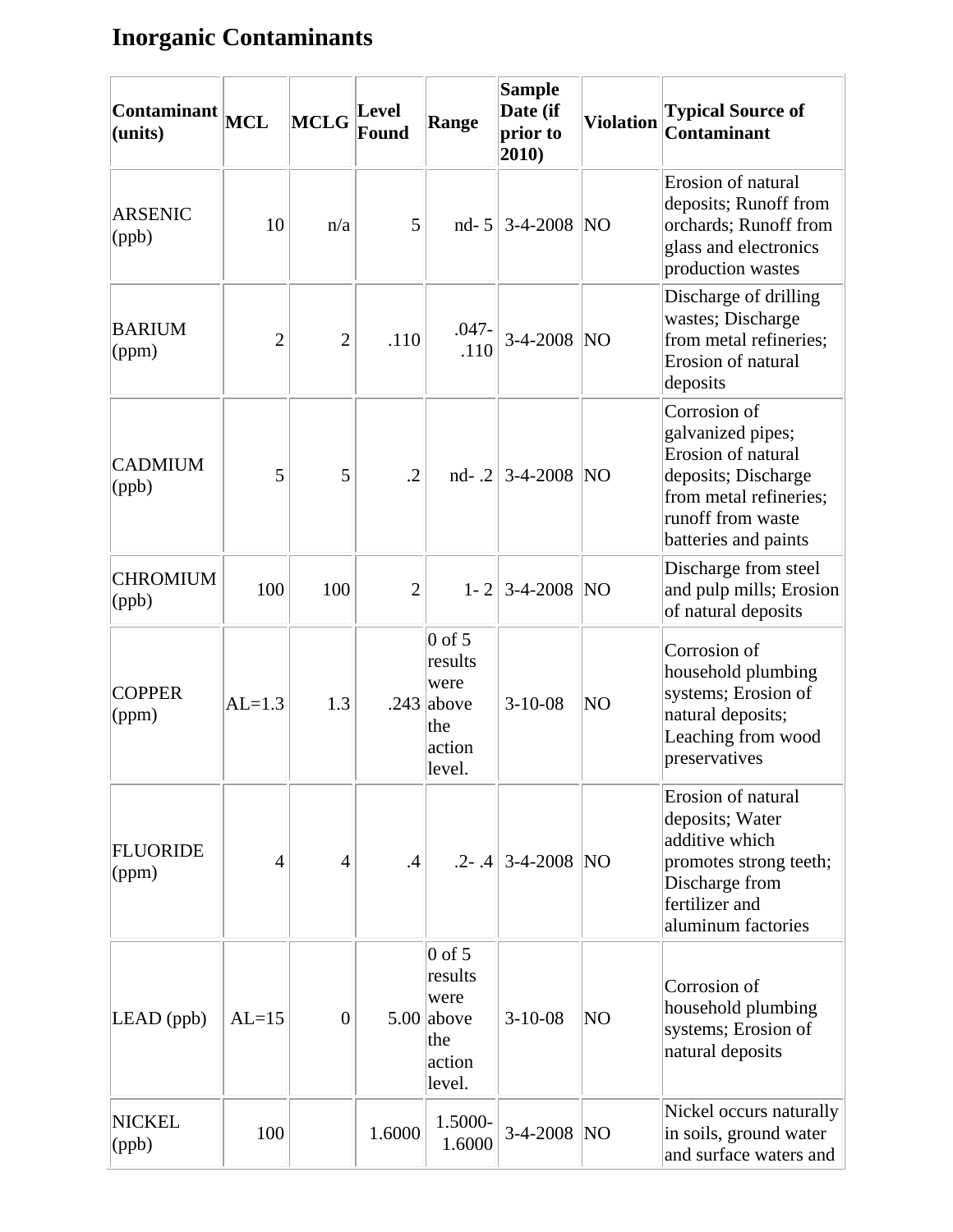|                                      |     |     |      |                 |                    |                 | is often used in<br>electroplating, stainless<br>steel and alloy<br>products.                           |
|--------------------------------------|-----|-----|------|-----------------|--------------------|-----------------|---------------------------------------------------------------------------------------------------------|
| <b>NITRATE</b><br>$(NO3-N)$<br>(ppm) | 10  | 10  | .02  | nd-.02          |                    | NO              | Runoff from fertilizer<br>use; Leaching from<br>septic tanks, sewage;<br>Erosion of natural<br>deposits |
| <b>NITRITE</b><br>$(NO2-N)$          |     |     | .010 |                 | $.010$   1-19-2009 | $\overline{NQ}$ | Runoff from fertilizer<br>use; Leaching from<br>septic tanks, sewage;<br>Erosion of natural<br>deposits |
| <b>SODIUM</b><br>(ppm)               | n/a | n/a | 5.50 | $5.10-$<br>5.50 | 3-4-2008 NO        |                 | n/a                                                                                                     |

## **Radioactive Contaminants**

| $\vert$ Contaminant $\vert\vert_{\text{MCL}}$<br>(units) |     | MCLG           | Level<br>Found | Range | <b>Sample</b><br>Date (if<br>prior to<br>$ 2010\rangle$ | <b>Violation</b> | <b>Typical Source of</b><br><b>Contaminant</b> |
|----------------------------------------------------------|-----|----------------|----------------|-------|---------------------------------------------------------|------------------|------------------------------------------------|
| <b>COMBINED</b><br><b>URANIUM</b><br>(ug/l)              | 30  | $\Omega$       | 0.2            | 0.2   | $1-19-2009$ NO                                          |                  | Erosion of natural<br>deposits                 |
| <b>GROSS</b><br>ALPHA,<br>INCL. R & U<br>(n/a)           | n/a | n/a            | 1.9            |       | $1.9$   1-19-2009   NO                                  |                  | Erosion of natural<br>deposits                 |
| <b>GROSS</b><br>ALPHA,<br>EXCL.<br>R & U (pCi/l)         | 15  | $\overline{0}$ | 1.7            |       | $1.7$   1-19-2009                                       | NO               | Erosion of natural<br>deposits                 |
| RADIUM,<br>$(226 + 228)$<br>(pCi/l)                      | 5   | $\overline{0}$ | 1.3            |       | $1.3$   1-19-2009   NO                                  |                  | Erosion of natural<br>deposits                 |